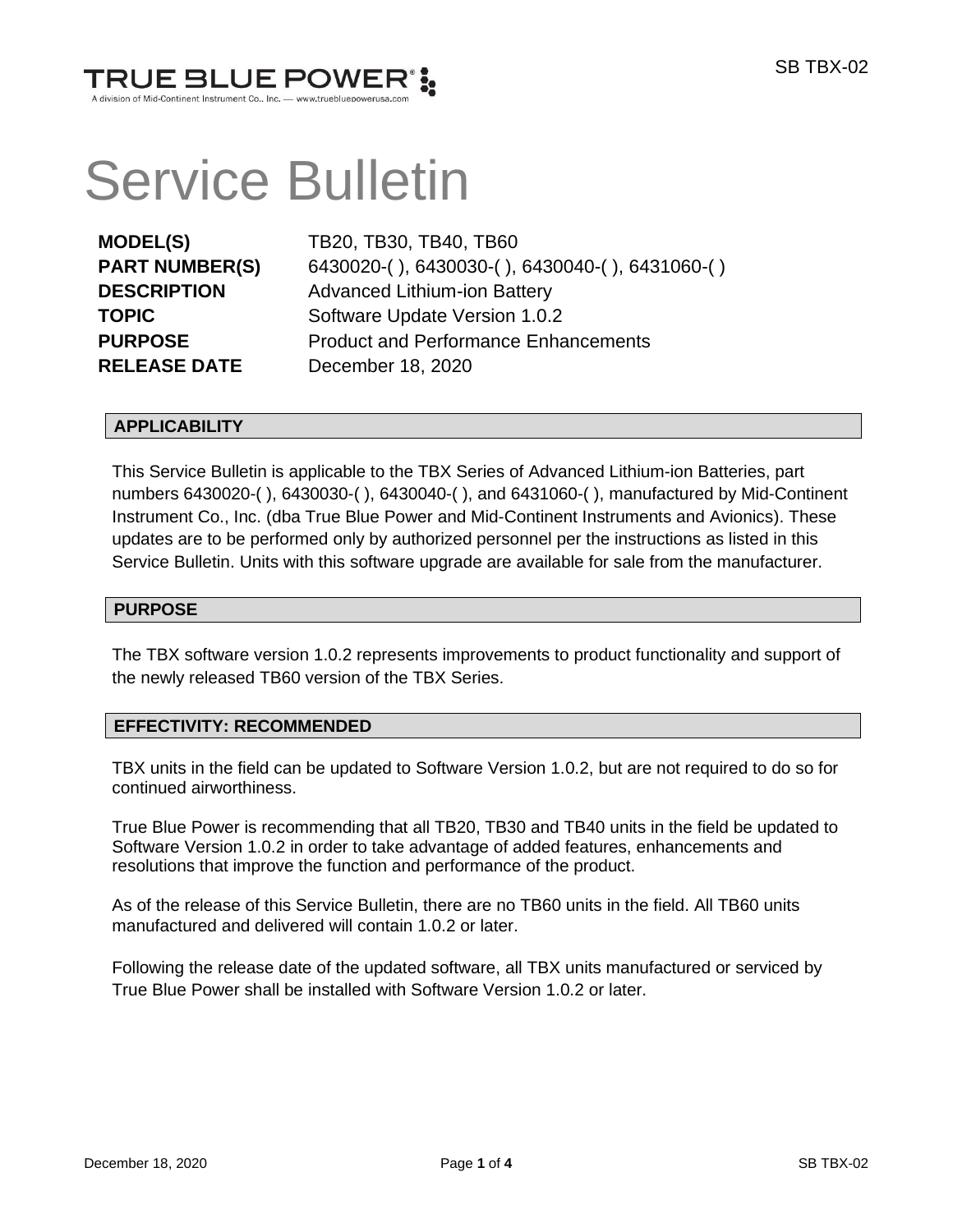# **DESCRIPTION**

The following list describes the added features, enhancements and resolutions incorporated in Software Version 1.0.2.

# ADDED FEATURES

- 1. Initiate battery pre-heat from Sleep Mode when the Heater Disable signal is open Previous operation required the battery to be Awake prior to initiating a pre-heat cycle. Pre-heat cycle is now started when the Heater Disable signal/switch (if installed) transitions from ground to open during Sleep Mode.
- 2. Initiate battery pre-heat from Sleep Mode when Status Button is pressed.
- 3. Manually force battery into Sleep Mode by pressing Status Button for three seconds. This is only available if battery is not actively charging or discharging.
- 4. Include battery serial number inside the data export files. Added to header of Event Log (eventlog.csv) and Custom Programmable Parameters file (installer.txt). Serial number export is only available on units manufactured or updated by the factory with Software Version 1.0.2 or later.
- 5. Include custom parameter values in the Event Log header for ease of reference.
- 6. Added heater fault and heater failure to ARINC 429 Label 352.

# ENHANCEMENTS

- 1. Revised heater on/off thresholds Changed heater operation from turning on when below +15°C and turning off when above +20°C, to 0°C/+5°C, respectively, to reduce excess energy consumption.
- 2. Improved accuracy of reported battery capacity
- 3. Improved State of Charge reporting during battery storage
- 4. Allow the USB flash drive to be inserted (within 5 seconds) after entering Control Mode
- 5. ARINC Label 352 reports short circuit and over current faults continuously until load is removed Previous data was only reported on transition to those states.
- 6. Improvements to Event Log. Eliminating reporting cell over temperature edge event multiple times. Refined frequency of State of Health (SOH) updates.

## RESOLUTIONS

- 1. Correct the timestamp of the downloaded eventlog.csv file
- 2. Eliminated need to load software twice when installing an update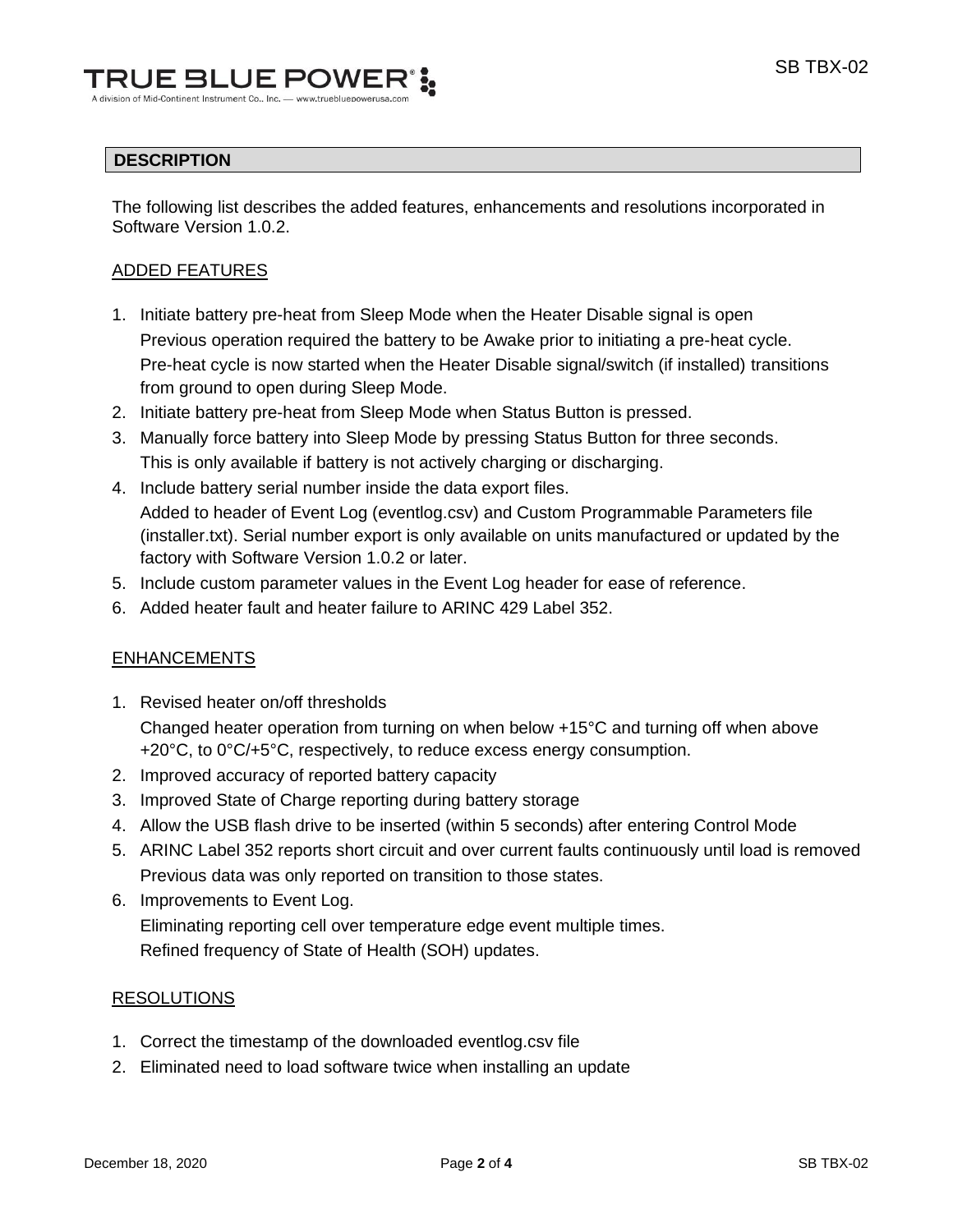

# RESOLUTIONS (con't)

- 3. Report charge limiting state via ARINC label 351 during initial under voltage recovery Standard charge limiting, regardless of Custom Programmed charge limiting, is applied temporarily after under voltage recovery and was previously unreported.
- 4. Resolved temporary false recovery out of under voltage state Battery must have charge voltage applied (>20V) to reset the under-voltage condition (i.e. a fully discharged battery) to resume normal operation.

## **ESTIMATED MANPOWER**

Software can be downloaded and updated on fielded units in approximately 10 minutes.

#### **WEIGHT AND BALANCE**

No change

#### **ELECTRICAL LOAD DATA**

No change

## **CERTIFICATION**

This Service Bulletin represents a minor change to the previously approved Technical Standard Orders Authorization for the TBX series of Advanced Lithium-ion Batteries. Any changes to software have been completed in accordance with approved developmental and quality processes per the guidelines of RTCA document DO-178C.

# **OTHER PUBLICATIONS AFFECTED**

True Blue Power Installation Manual and Operating Instructions are updated with information associated with this Service Bulletin, as applicable. The manual numbers for each model are listed below and the latest revisions can be found at [www.truebluepowerusa.com.](http://www.truebluepowerusa.com/)

- TB20: 9019286; TB30: 9019287; TB40: 9019288; TB60: 9019485